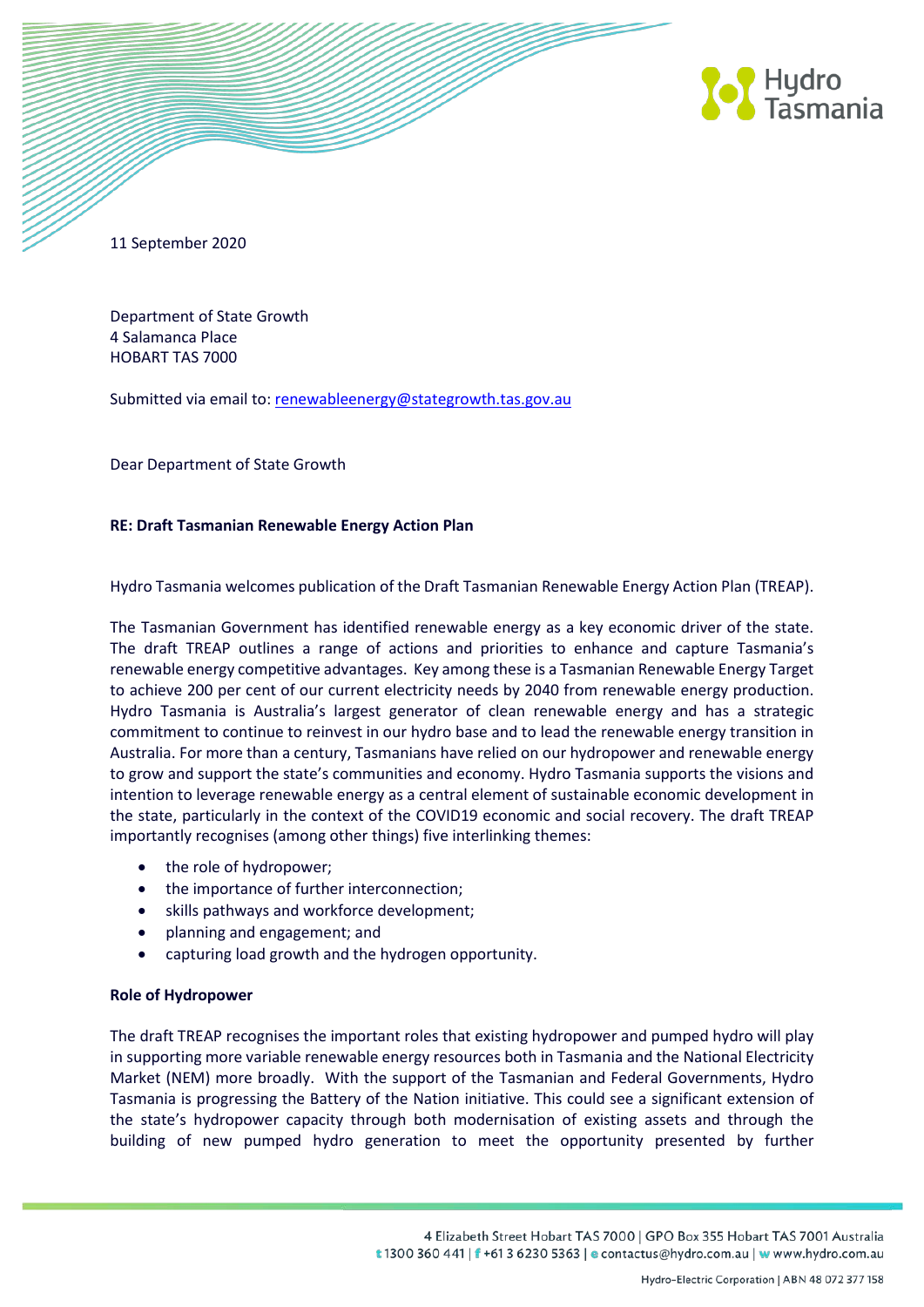

interconnection. Tasmania has significant potential to increase its clean energy contribution to the nation by simultaneously unlocking the full value of the state's hydropower system and renewable energy resources. This would benefit Tasmania's economy by delivering employment, attracting new industry and supporting reliable, cost-competitive energy supply for our local customers and those in the NEM.

### **The Importance of Further Interconnection**

Hydro Tasmania welcomes the recent recognition of the proposed 1500 MW Marinus Link interconnector in the Australian Energy Market Operator's 2020 Integrated System Plan (ISP) as an actionable project. This prioritisation of Marinus Link builds on the Commonwealth Government's recent recognition of Tasmania's important contribution to its Technology Investment Roadmap where it confirmed Marinus Link as a national priority infrastructure project.

Marinus Link is key to unlocking Tasmania's renewable energy potential. The timeframes outlined in the 2020 ISP provide greater certainty for Hydro Tasmania to continue progressing the Battery of the Nation Project. The first 750 MW cable of Marinus Link will unlock the latent capacity of the hydropower system, consisting of hundreds of megawatts of existing, available capacity that can be delivered to support the market transition, as soon as that cable is commissioned. It will also trigger the repurposing of elements of the existing hydro fleet and augmenting current assets to increase the generation capacity of the current schemes, including the potential redevelopment of the Tarraleah scheme. The second 750 MW cable creates the opportunity for the development of the first Tasmanian pumped hydro project, enabling the delivery of additional cost competitive deep storage the future electricity market will need.

#### **Skills Pathways and Workforce Development**

The "Energising Tasmania" skills and training initiative will seek to build and expand the skilled workforce required for Tasmania's major energy initiatives. Hydro Tasmania is committed to facilitating collaboration across industry, education and training sectors, government and the community to maximise these opportunities to attract skilled employees and develop pathways to work for young Tasmanians. In addition, Hydro Tasmania's professional services business Entura has the expertise to support Tasmanian projects, including additional wind generation, interconnector development and pumped hydro.

# **Planning and Engagement**

Importantly, the draft TREAP recognises the critical need for community engagement as a part of progressing renewable energy projects in the state. The Renewable Energy Coordination Framework will play an important role in ensuring the timely and planned development of renewable energy, coordinated community engagement and greater certainty for proponents. As a government owned business with assets across Tasmania, Hydro Tasmania recognises that community engagement and broad based community support is central to renewable energy development and is committed to working collaboratively with communities at every stage and seeking their input on what matters to them. It is important that the projects pursued will deliver benefits to Tasmania, and to Tasmanian communities.